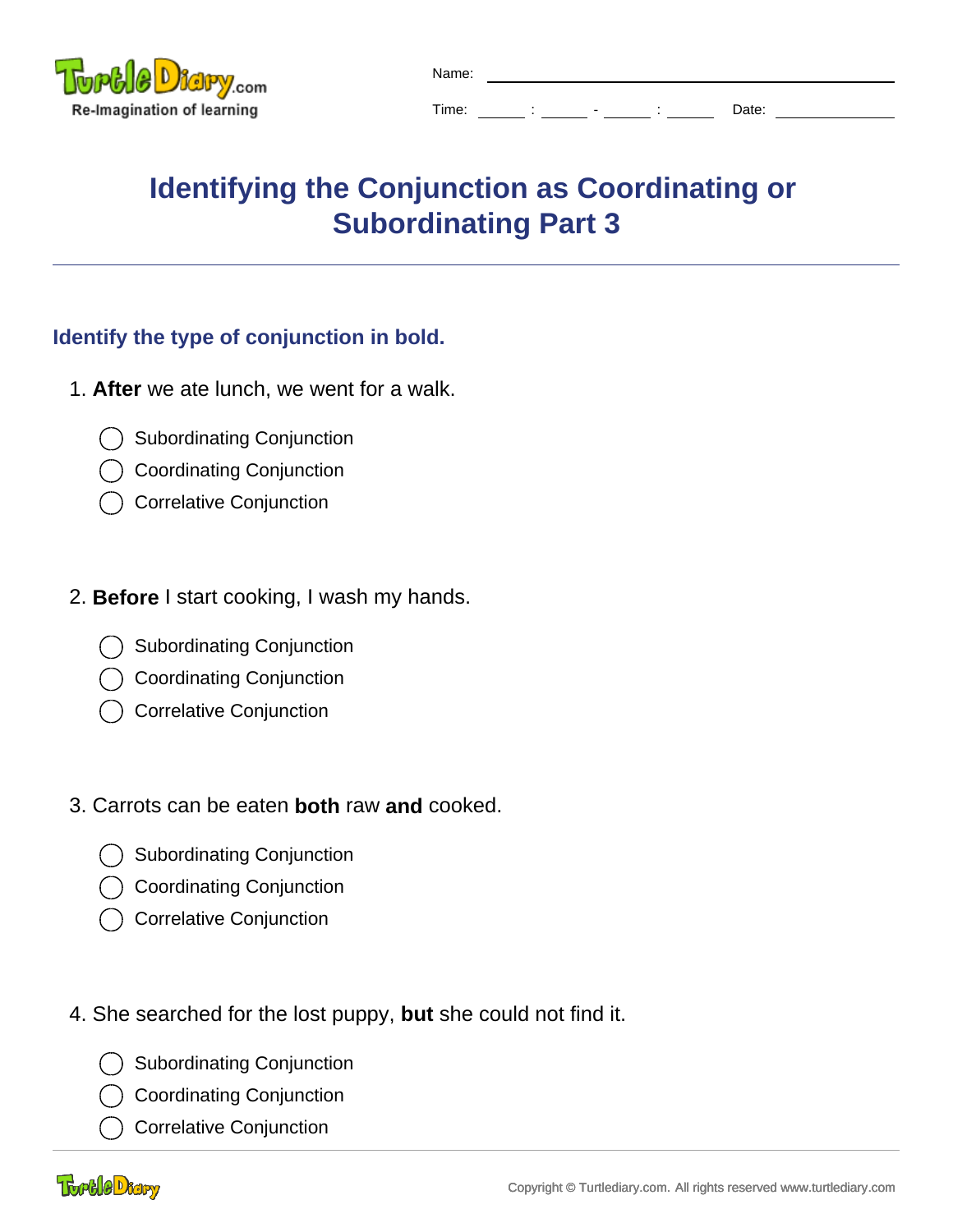- 5. We can **either** walk **or** jog downtown.
	- Subordinating Conjunction
	- Coordinating Conjunction
	- Correlative Conjunction
- 6. Tomorrow is a holiday, **so** the school will be closed.
	- Subordinating Conjunction
	- Coordinating Conjunction
	- Correlative Conjunction
- 7. **If** I fail the exam, I will be very disappointed.
	- Subordinating Conjunction
	- Coordinating Conjunction
	- Correlative Conjunction
- 8. The roller coaster was **both** fun **and** scary.
	- Subordinating Conjunction
	- Coordinating Conjunction
	- C Correlative Conjunction
- 9. **Unless** the storm calms, the baseball game will be canceled.
	- Subordinating Conjunction
	- Coordinating Conjunction
	- Correlative Conjunction